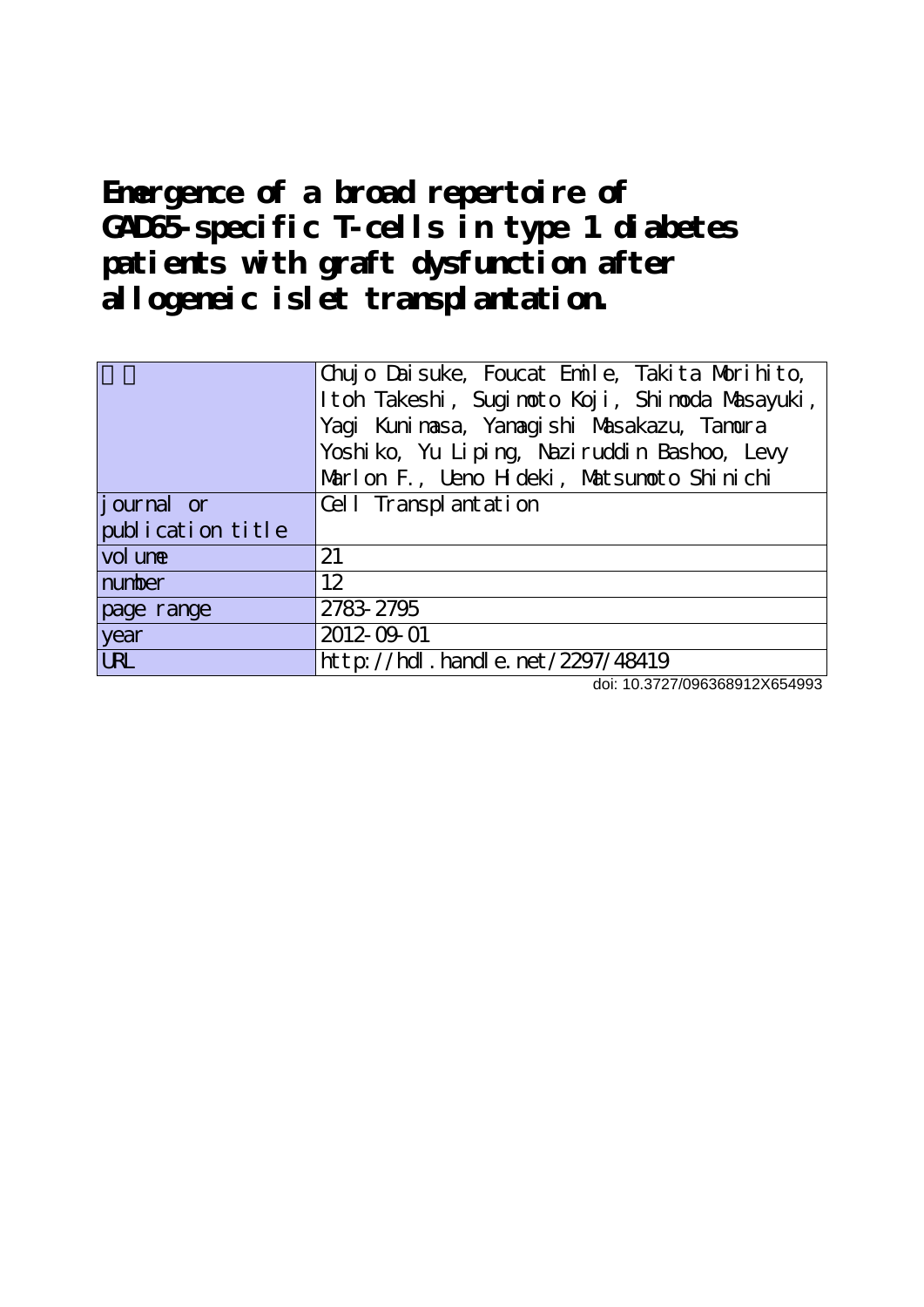# **Emergence of a Broad Repertoire of GAD65-Specific T-Cells in Type 1 Diabetes Patients With Graft Dysfunction After Allogeneic Islet Transplantation**

Daisuke Chujo,\* Emile Foucat,\* Morihito Takita,† Takeshi Itoh,† Koji Sugimoto,† Masayuki Shimoda,† Kunimasa Yagi,‡ Masakazu Yamagishi,‡ Yoshiko Tamura,§ Liping Yu,¶ Bashoo Naziruddin,§ Marlon F. Levy,†§ Hideki Ueno,\* and Shinichi Matsumoto\*†1

> \*Baylor Institute for Immunology Research, Dallas, TX, USA †Baylor Research Institute Islet Cell Laboratory, Dallas, TX, USA ‡Division of Cardiovascular Medicine, Kanazawa University Graduate School of Medical Science, Kanazawa, Japan §Annette C. and Harold C. Simmons Transplant Institute, Dallas, TX, USA ¶Barbara Davis Center for Childhood Diabetes, University of Colorado Health Science Center, Aurora, CO, USA

Islet transplantation is one of the most promising therapies for type 1 diabetes (T1D). A major issue in islet transplantation is the loss of graft function at late phase. Several studies suggested the involvement of isletspecific T-cells in such islet graft dysfunction. In this study, we investigated the breadth and type of glutamic acid decarboxylase 65 (GAD65)-specific T-cells in T1D patients after allogeneic islet transplantation. Peripheral blood mononuclear cells (PBMCs) were obtained from islet-transplanted T1D patients during insulinindependent period and cultured for 7 days with pools of GAD65 overlapping peptides in the presence of IL-2. Cytokine secretion profiles of peptide-reactive T-cells were analyzed after a short-term restimulation with the same peptides by a multiplex bead-based cytokine assay and by an intracytoplasmic cytokine detection assay. Robust GAD65-specific CD4<sup>+</sup> and CD8<sup>+</sup> T-cell responses were detected in patients who eventually developed chronic graft dysfunction. Multiple GAD65 peptides were found to induce specific T-cell responses in these patients, indicating that the repertoire of GAD65-specific T-cells was broad. Furthermore, GAD65-specific CD4+ T-cells were composed of heterogeneous populations, which differentially expressed cytokines including IFN-y and type 2 cytokines, but not IL-10. In contrast, patients who showed only marginal GAD65-specific T-cell responses maintained substantially longer graft survival and insulin independence. In conclusion, our study suggests that the emergence of islet-specific T-cells precedes the development of chronic graft dysfunction in islet-transplanted patients. Thus, our observations support the hypothesis that these islet-specific T-cells contribute to the development of chronic islet graft dysfunction.

Key words: Islet transplantation; Type 1 diabetes (T1D); Graft dysfunction; Glutamic acid decarboxylase 65 (GAD65); T-cells

#### **INTRODUCTION**

Type 1 diabetes (T1D) is caused by autoimmunitybased destruction of insulin-producing islet  $\beta$ -cells (3, 10,24).While a majority of T1D patients display serum antibodies specific for islet antigens, including glutamic acid decarboxylase 65 (GAD65), insulinoma antigen-2 (IA-2), and insulin, islet-specific T-cells appear to play a major role in the development of T1D (25,39). GAD65 is one of the best characterized among islet antigens (4,17,23,36), and mouse studies demonstrate that GAD65-specific T-cells are

directly associated with the pathogenesis of T1D (35,38,42). Consistently, T1D patients have been found to display GAD65-specific CD4<sup>+</sup> and CD8<sup>+</sup> T-cells in blood (7).

Islet transplantation is one of the most promising therapies for T1D. Approximately 70% of patients achieve insulin independence after islet transplantation. However, only approximately 50% of those patients maintain insulin independence for more than 2 years (1) and only 10% for more than 5 years (27). Therefore, loss of islet graft function at late phase is a current major issue in islet transplantation. In

Received September 23, 2011; final acceptance February 16, 2012. Online prepub date: September 7, 2012. 1 Current address: National Center for Global Health and Medicine, Islet Transplantation Project, 1-21-1 Toyama Shinjuku-ku, Tokyo 162-8655, Japan. Address correspondence to Hideki Ueno, M.D., Ph.D., Baylor Institute for Immunology Research, 3434 Live Oak Street, Dallas, TX 75204, USA. Tel: +1-214-820-9917; Fax: +1-214-820-4813; E-mail: HidekiU@baylorhealth.edu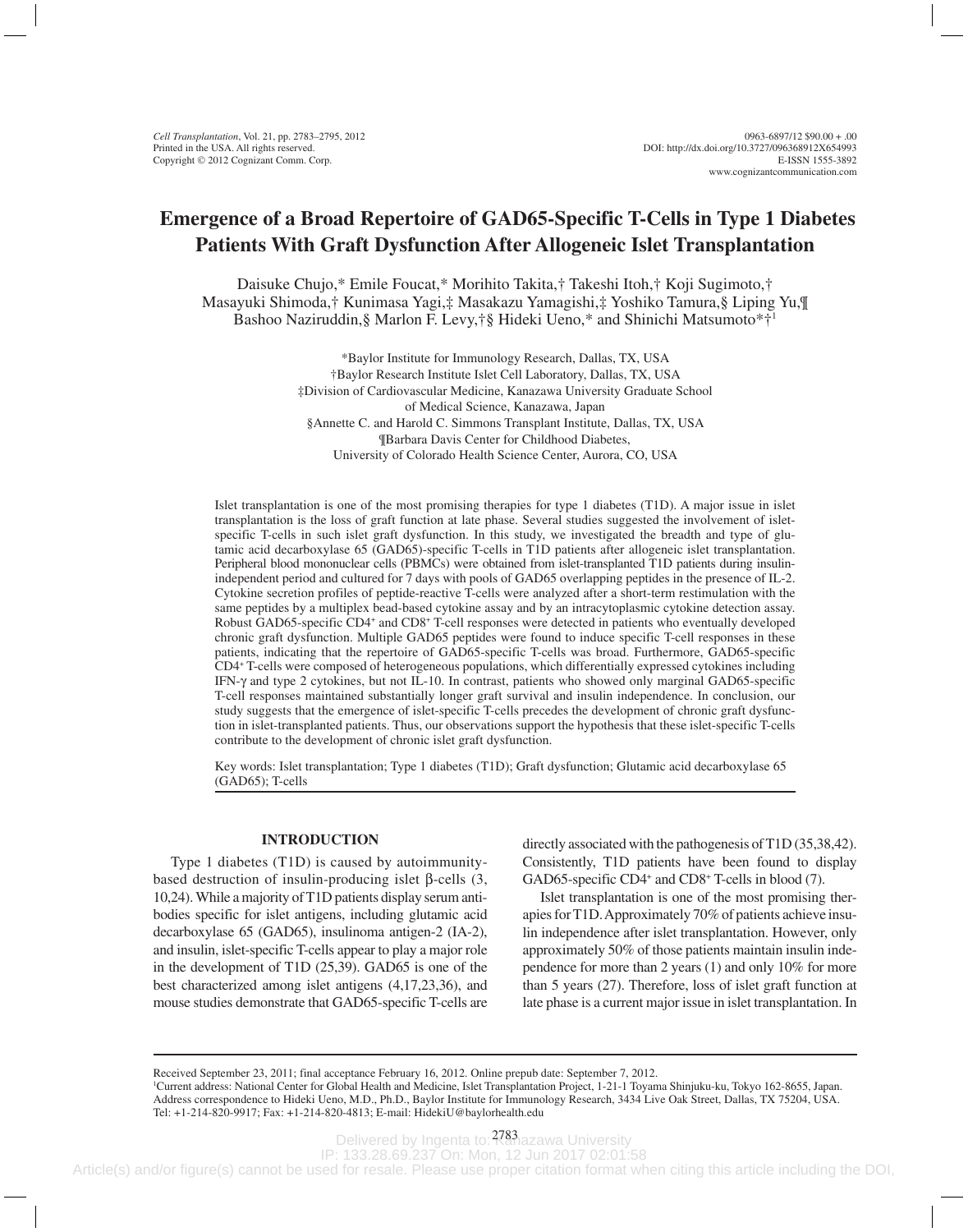acute islet graft rejection, T-cells recognizing alloantigens (i.e., alloreactive T-cells) expressed by transplanted islets appear to be instrumental. In contrast, islet-specific T-cells rather than alloreactive T-cells have been suggested to play a major role in chronic islet graft dysfunction. Several studies showed that patients who lost islet functions after transplantation display islet antigen-specific T-cells in blood (12,22,26). These conclusions were drawn either by analyzing T-cell proliferation in response to stimulation with isletspecific proteins in vitro or by staining peripheral blood mononuclear cells (PBMCs) with islet-specific human leukocyte antigen (HLA) class I tetramers. However, the breadth and the type of islet-specific T-cells emerging after islet transplantation remain largely unknown.

In this study, we analyzed GAD65-specific T-cell responses in T1D patients who received islet transplantation. To determine the breadth and type of GAD65 specific T-cells, we took advantage of overlapping peptide library, which permits simultaneous detection of both CD4+ and CD8+ antigen-specific T-cell responses in cultures. We show that a broad repertoire of GAD65 specific T-cells was present in patients who eventually developed graft dysfunction. GAD65-specific T-cells in these patients contained interferon (IFN)- $\gamma$ -secreting type 1 helper T-cells (Th1 cells) as well as interleukin (IL)-13-producing type 2 helper T-cells (Th2 cells) and IFN-γ-producing CD8<sup>+</sup> T-cells. In contrast, GAD65specific T-cells were virtually absent in patients who have maintained long-term graft survival.

# **MATERIALS AND METHODS**

# *Patients*

Six T1D patients who received allogeneic islet transplantation participated in this study. Islet isolation and transplantation were performed as previously described (19,20). Three patients received daclizumab, and the other three received anakinra and etanercept as anti-inflammatory therapy and thymoglobulin for the induction therapy of immunosuppression (20). All of six patients received tacrolimus with mycophenolate mofetil (MMF) for the maintenance therapy of immunosuppression (20). All the patients participating in this study signed informed consent forms from an institutional review board-approved protocol (project No. 008-095). In this study, we defined "chronic graft dysfunction" as the condition where insulin injection becomes required after an insulin-independent period due to the deterioration of endogenous insulin secretion.

#### *Monitoring Islet Graft Function*

A secretory unit of islet transplant objects (SUITO) index, which reflects the functional engrafted islet mass (18,21), was used to assess the islet graft function. The formula of the SUITO index is as follows: fasting C-peptide (ng/ml)/ [fasting blood glucose  $(mg/dl) - 63] \times 1,500$ . A SUITO index of 100 reflects 100% pancreatic  $\beta$ -cell function in a healthy person. A SUITO index of more than 26.0 was shown to be associated with insulin independence (18,21).

# *Blood Samples*

Peripheral blood samples were obtained from the islet transplanted recipients at various time points. PBMCs were isolated by density gradient centrifugation, using Ficoll-Paque PLUS (GE-Healthcare Bio-Sciences, Piscataway, NJ) from sodium-heparinized blood within 24 h after sampling. Serum was stored at  $-80^{\circ}$ C.

#### *Autoantibody Measurement*

Anti-GAD65 antibody (GAD65-Ab) in serum was measured by a combined radiobinding assay at the Barbara Davis Center for Childhood Diabetes, University of Colorado, Denver, as previously described (37,40). Briefly, labeled recombinant GAD65 (3H-GAD65) was produced by in vitro transcription/translation. The radioassay was performed on a 96-well filtration plate (Fisher Scientific, Loughborough, UK), and radioactivity was counted on a TopCount 96-well plate  $\beta$ -counter (PerkinElmer Life Sciences, Wilmington, DE). Serum antibody titers were indicated as an index of radioactivity. The upper limits of normal, nondiabetic subjects' sera were established as the 99th percentile value in healthy controls.

### *Overlapping Peptide Libraries*

A 15-mer overlapping peptide library was designed to cover the entire 585 amino acids sequence of GAD65 with four amino acids lagging (144 peptides, BioSynthesis, TX) (Table 1). Peptides were dissolved at 10 mM with 50% acetonitrile (Sigma-Aldrich Co., St. Louis, MO) and pooled into clusters containing 10–11 peptides, which resulted in the generation of 14 peptide clusters (C1–C14) (Table 2). Peptide clusters were kept frozen at -80°C.

# *Cell Culture*

PBMCs were resuspended at a concentration of  $2.5 \times 10^6$  cells/ml in complete medium [CM; RPMI 1640 medium (GIBCO, Carlsbad, CA) supplemented with 1% l-glutamine (Sigma), 1 % penicillin/streptomycin (Sigma), 50 μM 2-β-mercaptoethanol (Sigma),  $1\%$  sodium pyruvate (Sigma), 1% nonessential amino acid (Sigma), and 10% heat-inactivated human AB serum (Gemini Bio-Products, Sacramento, CA)]. The cell viability was examined with 0.4% trypan blue solution (Sigma) and was always >95%. Cells  $(5 \times 10^5 \text{ cells per well})$  were cultured in a 96-well deep well plate in the presence of GAD65 peptide clusters  $(10 \mu M)$  each peptide). Equal amount of peptide diluent was used as a negative control. Staphylococcal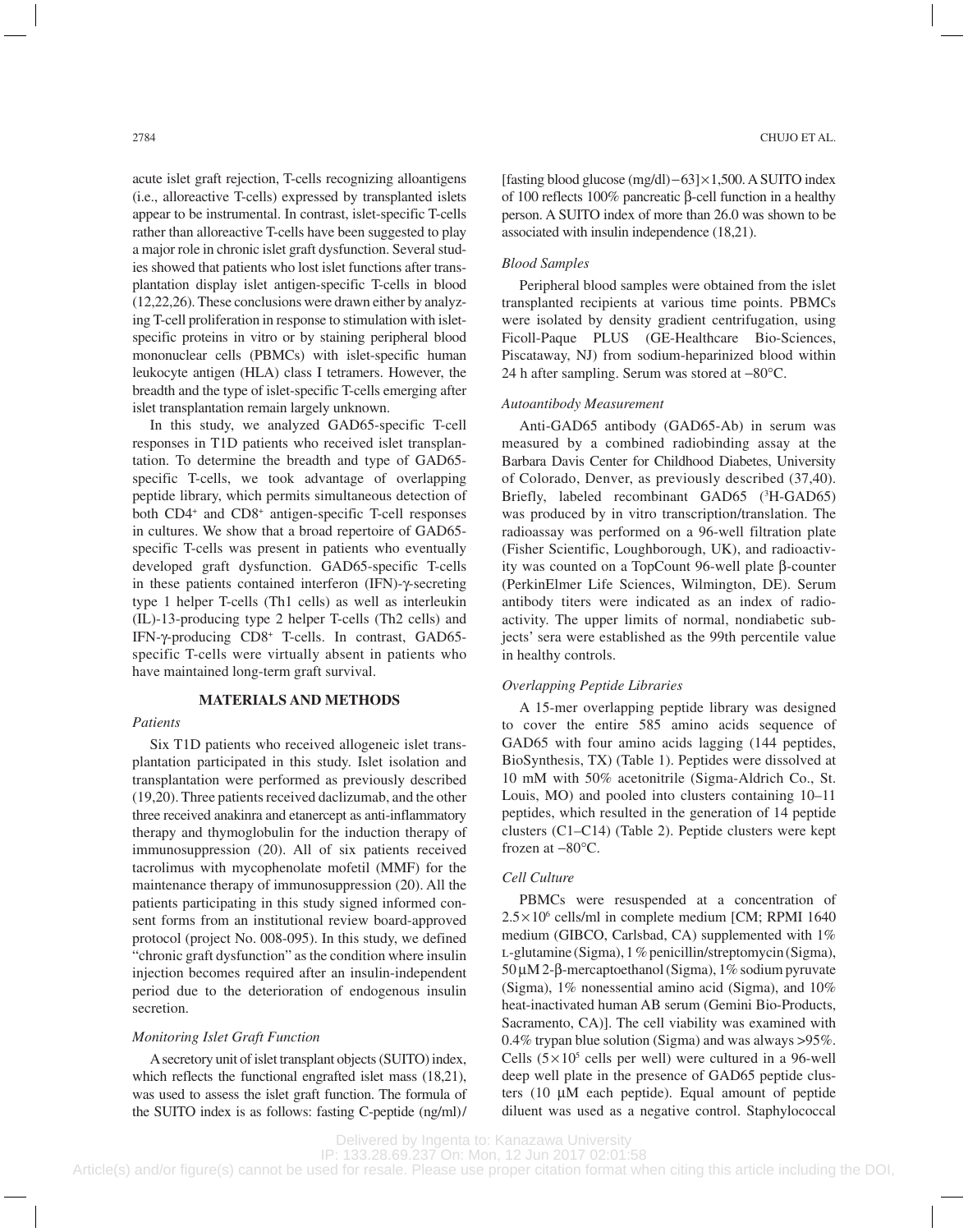| Peptide#       | AA#       | AA Sequence            |
|----------------|-----------|------------------------|
| 1              | $1 - 15$  | MASPGSGFWSFGSED        |
| $\overline{2}$ | $5 - 19$  | GSGFWSFGSEDGSGD        |
| 3              | $9 - 23$  | WSFGSEDGSGDSENP        |
| $\overline{4}$ | $13 - 27$ | <b>SEDGSGDSENPGTAR</b> |
| 5              | $17 - 31$ | SGDSENPGTARAWCQ        |
| 6              | $21 - 35$ | <b>ENPGTARAWCQVAQK</b> |
| 7              | $25 - 39$ | TARAWCOVAOKFTGG        |
| 8              | $29 - 43$ | WCQVAQKFTGGIGNK        |
| 9              | $33 - 47$ | AQKFTGGIGNKLCAL        |
| 10             | $37 - 51$ | <b>TGGIGNKLCALLYGD</b> |
|                |           |                        |
|                |           |                        |
|                |           |                        |
| 135            | 537-551   | MMEYGTTMVSYQPLG        |
| 136            | 541-555   | GTTMVSYQPLGDKVN        |
| 137            | 545-559   | VSYQPLGDKVNFFRM        |
| 138            | 549-563   | <b>PLGDKVNFFRMVISN</b> |
| 139            | 553-567   | <b>KVNFFRMVISNPAAT</b> |
| 140            | 557-571   | <b>FRMVISNPAATHODI</b> |
| 141            | 561-575   | <b>ISNPAATHQDIDFLI</b> |
| 142            | 565-579   | <b>AATHQDIDFLIEEIE</b> |
| 143            | 569-583   | QDIDFLIEEIERLGQ        |
| 144            | 571-585   | <b>IDFLIEEIERLGODL</b> |

**Table 1.** Layout of GAD65 Overlapping Peptide Library

AA, amino acid.

**Table 2.** Layout of GAD65 Peptide Clusters

| Cluster $#$    | Peptide # | Cluster $#$ | Peptide #   |
|----------------|-----------|-------------|-------------|
| C <sub>1</sub> | $1 - 10$  | C8          | $71 - 80$   |
| C <sub>2</sub> | $11 - 20$ | C9          | $81 - 90$   |
| C <sub>3</sub> | $21 - 30$ | C10         | $91 - 100$  |
| C <sub>4</sub> | $31 - 40$ | C11         | $101 - 111$ |
| C <sub>5</sub> | $41 - 50$ | C12         | $112 - 122$ |
| C <sub>6</sub> | $51 - 60$ | C13         | $123 - 133$ |
| C <sub>7</sub> | $61 - 70$ | C14         | 134-144     |

C, peptide cluster.

enterotoxin B (SEB;  $0.1 \mu$ g/ml) was used as a positive control. To expand the antigen-specific T-cells, 100 U/ml recombinant human IL-2 [TECIN (Teceleukin); Roche] was added to the culture at day 2 of culture. Cells were harvested on day 7 and split into two cultures for intracytoplasmic cytokine detection assay and cytokine secretion assay.

#### *Intracytoplasmic Cytokine Detection*

Cultured PBMCs were resuspended with CM at a concentration of  $1.0 \times 10^6$  cells/ml and restimulated with the same GAD65 peptide clusters  $(10 \mu M)$  per peptide) for 6 h. Brefeldin A (Golgi Plug™; BD Biosciences, San Jose,

CA) was added for the last 4 h of culture. After surface staining, cells were fixed, permeabilized, and then stained for intracytoplasmic cytokines. CD8 peridinin chlorophyll protein complex (PerCP; SK1) was obtained from BD Pharmingen. CD3 allophycocyanin (APC)-Alexa Fluor 750 (S4.1) and CD4 phycoerythrin-cyanine 7 (PE-Cy7; S3.5) were obtained from Invitrogen. IL-13 APC (JES10-5A2) and IFN- $\gamma$  Pacific Blue (4S.B3) were obtained from Biolegend. Stained cells were analyzed with FACSCantoII™ flow cytometer (BD Biosciences), and the data were analyzed by the software FLOWJO (Tree Star, Inc., Ashland, OR).

#### *Cytokine Secretion Assay*

Cultured PBMCs were resuspended with CM containing carboxyfluorescein succinimidyl ester (CFSE) at a concentration of  $1.0 \times 10^6$  cells/ml and restimulated with the same GAD65 peptide clusters  $(10 \mu M)$  per peptide) for 24 h. Secreted cytokine levels [IL-5, IL-10, IL-13, IL-17A, IL-21, tumor necrosis factor (TNF)-a, and IFN- $\gamma$ ] were measured by a multiplex bead-based cytokine assay (BIO-RAD). Data were analyzed using the software *GraphPad PRISM*. In some figures, for the visualization of the secreted cytokine levels, the data were transformed into a heat-map format indicating the fold increase from the background.

#### **RESULTS**

#### *Clinical Outcomes of Islet Transplantation*

Patients and clinical characteristics were shown in Table 3. Serum C-peptide was undetectable in Pts. #1–5 before transplantation, indicating that pancreatic  $\beta$ -cell function was totally abolished. Five patients (Pts. #1–5) achieved insulin independence, whereas one patient (Pt. #6) experienced immediate islet graft loss (Table 3). As of June 2011, Pts. #1, #2, and #3 have been maintaining a high SUITO index and insulin independence for 155, 78, and 114 weeks posttransplant, respectively (Table 3, Fig. 1). In contrast, Pts. #4 and #5 did not maintain their SUITO index at greater than 26 and restarted insulin injection at 37 and 46 weeks after the second islet transplantation, respectively. In Pt. #6, while the SUITO index reached 35.0 at 1 week posttransplantation, the index dropped to 6.3 at week 2. This patient received ~10,000 IEQ/kg islets, and thus, the rapid graft failure was unlikely due to graft insufficiency.

#### *Serum GAD65-Ab Titers in Islet Transplantation*

To analyze whether chronic graft dysfunction is associated with the increase of GAD65-specific antibody titers, we measured serum GAD65-Ab titers before and after islet transplantation (Table 3, Fig. 2). Only Pt. #4, who developed chronic graft dysfunction, displayed GAD65-Ab before transplantation (Table 3)

IP: 133.28.69.237 On: Mon, 12 Jun 2017 02:01:58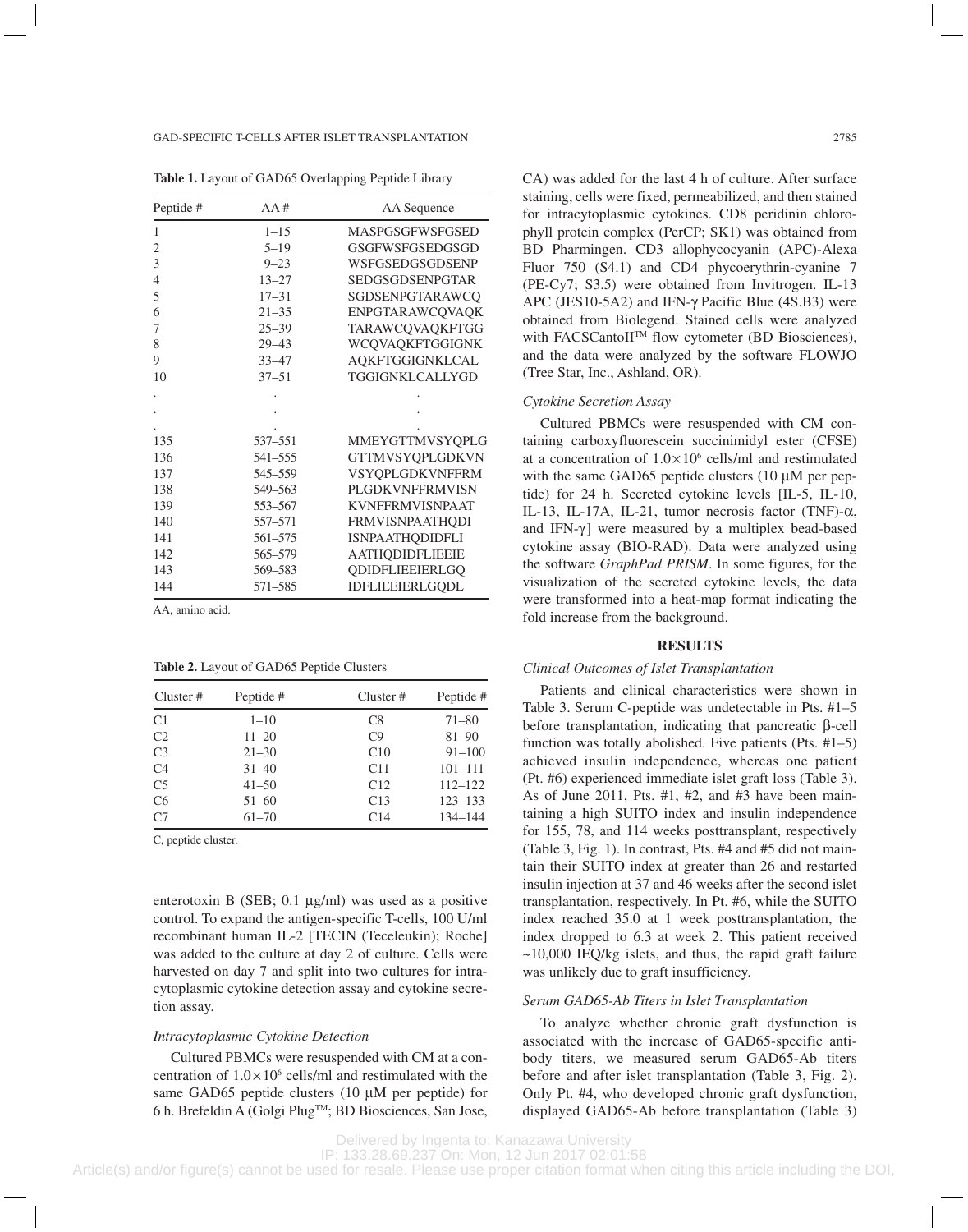|                               | Long-Term Graft Survival |             |              | <b>Graft Dysfunction</b> |                 |                          |
|-------------------------------|--------------------------|-------------|--------------|--------------------------|-----------------|--------------------------|
|                               | Pt. #1                   | Pt. $#2$    | Pt. #3       | Pt. #4                   | Pt. $#5$        | Pt. $#6$                 |
| Pretransplantation            |                          |             |              |                          |                 |                          |
| Age, gender                   | 55y, F                   | 38y, F      | 53y, F       | 55y, F                   | 51y, F          | 35, F                    |
| Disease duration (years)      | 43                       | 33          | 44           | 16                       | 38              | 25                       |
| $BMI$ (kg/m <sup>2</sup> )    | 23.4                     | 20.7        | 27.9         | 29.9                     | 26.6            | 21.2                     |
| <b>HLA-DR</b>                 | 4,8                      | 3, 4        | 4, 17        | 3, 13                    | 4, 13           | 4, 17                    |
| GAD65 antibody                | $\overline{\phantom{m}}$ |             |              | $^{+}$                   | $\qquad \qquad$ | $\overline{\phantom{m}}$ |
| $C$ -peptide $(ng/ml)$        | 0.0                      | 0.0         | 0.0          | 0.0                      | 0.0             | 0.3                      |
| SUITO index                   | 0.0                      | 0.0         | 0.0          | 0.0                      | 0.0             | 5.6                      |
| HbA1c $(\%)$                  | 8.3                      | 8.4         | 9.4          | 8.3                      | 7.4             | 6.2                      |
| Posttransplantation           |                          |             |              |                          |                 |                          |
| Transplanted islets (IEQ/kg)  | 28,114                   | 18,275      | 12,010       | 12,096                   | 13,496          | 9,367                    |
| Immunosuppression             |                          |             |              |                          |                 |                          |
| Induction therapy             | Dac/Eta                  | ATG/Ana/Eta | ATG/Ana/Eta  | Dac/Eta                  | Dac/Eta         | ATG/Ana/Eta              |
| Maintenance therapy           | Tac/MMF                  | Tac/MMF     | Tac/MMF      | Tac/MMF                  | Tac/MMF         | Tac/MMF                  |
| C-peptide $(ng/ml)^a$         | 2.4                      | 1.3         | 1.3          | 3.2                      | 1.2             | 0.1                      |
| SUITO index <sup>a</sup>      | 64.3                     | 28.3        | 30.5         | 77.4                     | 20.2            | 4.3                      |
| HbA1c $(\%)^a$                | 5.4                      | 5.5         | 6.2          | 5.9                      | 6.6             | 5.9                      |
| Insulin independence (period) | $155$ weeks+             | 78 weeks+   | $114$ weeks+ | 37 weeks                 | 46 weeks        | 0 week                   |
| Still insulin independent     | Yes                      | Yes         | Yes          | N <sub>0</sub>           | N <sub>0</sub>  | N <sub>0</sub>           |

**Table 3.** Clinical Characteristics of the Patients Who Received Islet Transplantation

Dac, daclizumab; Eta, etanercept; ATG, thymoglobulin; Ana, anakinra; Tac, tacrolimus; MMF, mycophenolate mofetil. BMI, body mass index; GAD65, glutamic acid decarboxylase 65; hbA1c, glycated hemoglobin; HLA, human leukocyte antigen; SUITO, secretory unit of islet transplant objects. a Each value was evaluated when the first blood samples were drawn after islet transplantation.

and maintained high titers posttransplantation (Fig. 2B). Pt. #6, who experienced immediate graft function loss, rapidly developed GAD65-Ab after transplantation. Pt. #5, who restarted insulin injection at 63 weeks after transplantation due to chronic graft dysfunction, showed GAD65-Ab transiently at weeks 77–90 (Fig. 2B). Pts. #2 and #3, who maintained long-term graft survival, remained negative for serum GAD65-Ab at all the time points (Fig. 2A).

Thus, three of the three patients who developed acute or chronic graft dysfunction showed serum GAD65-Ab at multiple time points posttransplantation.

#### *GAD65-Specific T-Cells in Islet Transplantation*

To determine the type and breadth of GAD65 specific T-cells after islet transplantation, we cultured PBMCs obtained from patients with pools of GAD65 overlapping peptides (14 peptide clusters; C1–C14). To expand the peptide-reactive T-cells, IL-2 was added to cultures at day 2 and day 5. Cultured cells were harvested at day 7 and restimulated with the same GAD65 peptides for 24 h to measure cytokine production by the expanded specific T-cells (Fig. 3). PBMCs were obtained from Pts. #1–5 when islet graft functions were still maintained (Fig. 1). In three patients, Pts. #1, #2, and #3, who maintained long-term graft survival,

cytokine secretion in response to GAD65 peptides was very limited, and only a few peptide clusters induced cytokine secretion (Fig. 3A, B). This observation suggests that the repertoire of GAD65-specific T-cells in these patients was limited, and the frequency of these cells in peripheral blood was low. In contrast, in Pts. #4 and #5, who developed chronic graft dysfunction at late phase, multiple cytokines were robustly secreted in response to multiple GAD65 peptide clusters, suggesting the presence of a broad repertoire of GAD65 specific T-cells. Expanded GAD65-specific T-cells produced variable types of cytokines including type 1  $(IFN-\gamma)$  and type 2 cytokines  $(IL-5$  and  $IL-13)$ (Fig. 3C, D). The difference in GAD65-specific T-cell responses between long-term graft survival group and graft dysfunction group was not due to the difference in the overall T-cell reactivity, as CD4+ T-cells stimulated with a superantigen SEB as a positive control secreted comparable levels of cytokines including IL-13 and IFN- $\gamma$  between the two groups (Fig. 4). Of note, expanded GAD65-specific T-cells did not produce IL-10 either in the long-term graft survival group (Figs. 3B, 5A) or in the chronic graft dysfunction group (Figs. 3D, 5B). This was in contrast to the secretion of IL-10 by GAD65-specific T-cells in nondiabetic healthy individuals (Fig. 5C).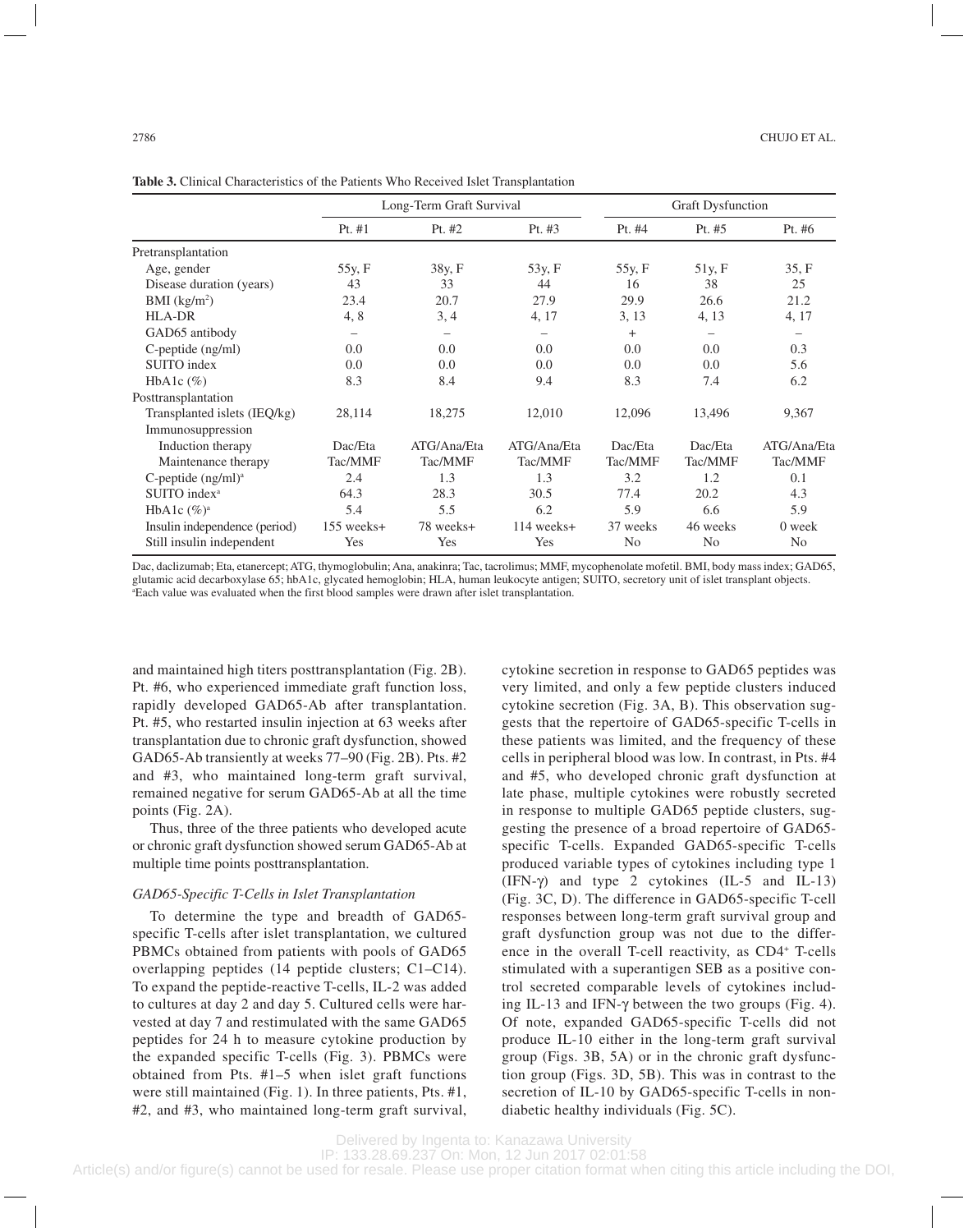

**Figure 1.** Clinical course after islet transplantation. Pts. #1, #2, and #3 maintained higher secretory unit of islet transplant objects (SUITO) index and insulin independence, while Pts. #4, #5, and #6 developed graft dysfunction. Glutamic acid decarboxylase 65 (GAD65)-specific T-cell responses were analyzed in Pts. #1–5 when islet graft functions were maintained. Dotted lines indicate the reference SUITO index level (score 26.0), which reflects the borderline of insulin injection requirement. I.I., insulin independence.

To analyze the cytokine expression by GAD65-specific T-cells at a single-cell level, intracytoplasmic cytokine expression by the expanded GAD65-specific T-cells was analyzed. As GAD65 peptide cluster #4 (C4) induced the highest magnitude of cytokine production in both Pts. #4 and #5 (Fig. 3C, D), we focused our analysis on the cells specific for this set of peptides. As shown in Figure 3E, GAD65 specific CD4<sup>+</sup> T-cells in Pt. #4 dominantly expressed IFN-γ

(thus are Th1 cells), and some expressed both IFN- $\gamma$  and IL-13. GAD65-specific CD4+ T-cells in Pt. #5 were composed of IFN-g-expressing Th1 cells, IL-13-expressing Th2 cells, and cells coexpressing IFN-g and IL-13. Furthermore, both patients displayed IFN-γ-expressing GAD65-specific CD8+ T-cells (Fig. 3E). These observations show that GAD65-specific T-cells emerging after islet transplantation include both CD4<sup>+</sup> and CD8<sup>+</sup> T-cells. GAD65-specific CD4<sup>+</sup>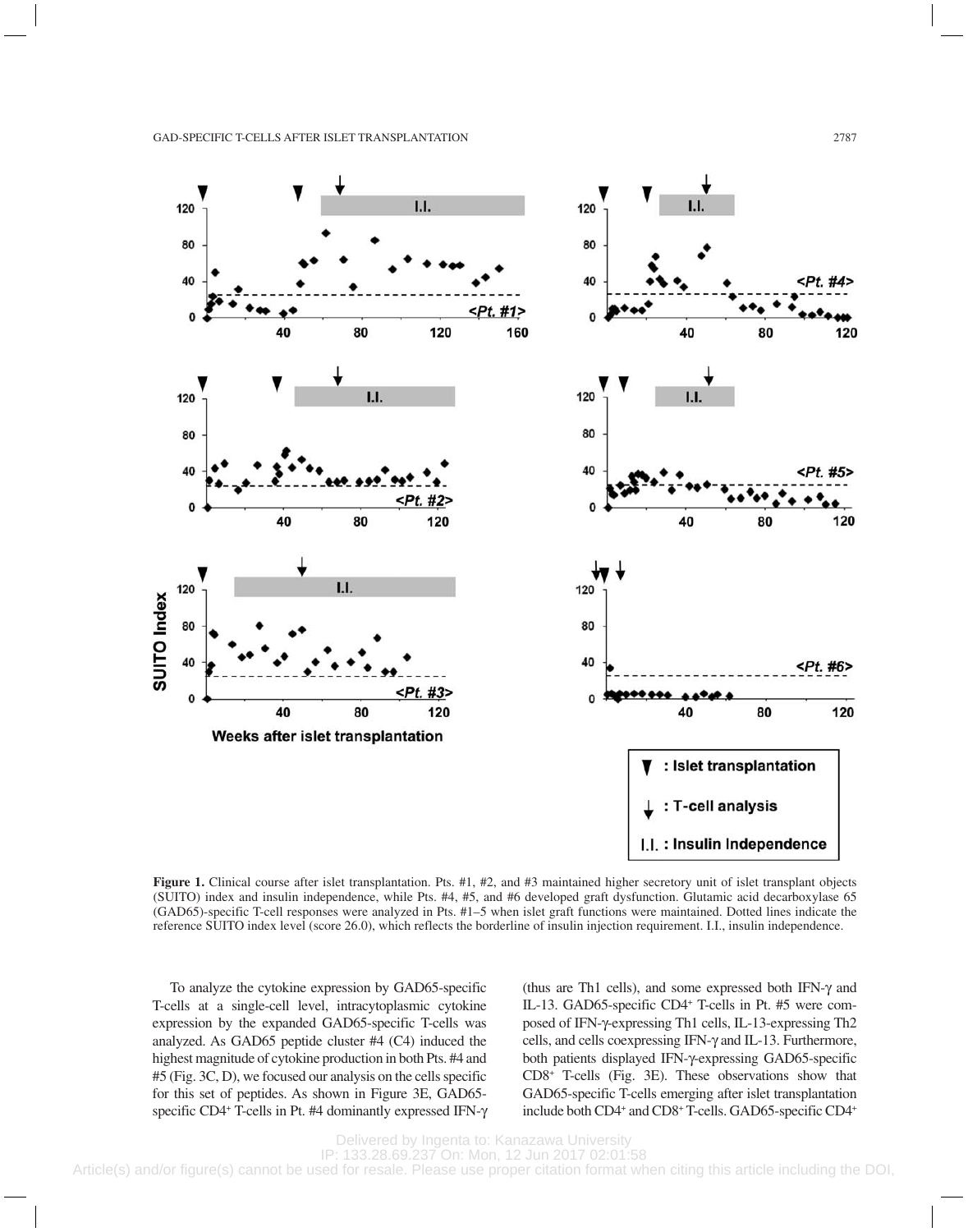

**Figure 2.** The kinetics of serum GAD65-Ab titers. Serum GAD65-Ab titers in patients who maintained long-term graft survival (A) and patients who developed graft dysfunction (B). Dotted lines indicate the cutoff value of the 99th percentile of normal controls. I.I., insulin independence.

T-cells were composed of heterogeneous cell populations expressing different sets of cytokines.

We were able to follow GAD65-specific T-cell responses at multiple points after islet transplantation in two patients, Pts. #1 and #5 (Fig. 5). Pt. #1, who has been maintaining graft survival for more than 155 weeks, did not display strong GAD65-specific T-cell responses even at 143 weeks posttransplantation. In contrast, in Pt. #5 who restarted insulin injection 63 weeks after the first transplantation, IFN-g-secreting T-cells in response to GAD65 C4 peptides were detected as early as at 15 weeks. At later time points, cytokine secretion in response to GAD65 C4 increased, and secretion of cytokines other than IFN- $\gamma$ , such as IL-5 and IL-13, became detectable

(Fig. 6). Thus, in Pt. #5, the magnitude of GAD65 specific T-cell response increased according to the progress of graft dysfunction, and such T-cells expressed more variable types of cytokines at late phase.

*A Patient With Immediate Loss of Islet Function After Transplantation Displayed Persistent GAD65-Specific CD8+ T-Cell Responses Even Under Thymoglobulin Administration*

We analyzed GAD65-specific T-cell responses in Pt. #6 whose islet function was immediately lost after transplantation. At pretransplantation, a broad repertoire of GAD65-speficic T-cells was detectable, and multiple GAD peptide clusters, including C2, C3, C4, C5, C6, C10,

# **FACING PAGE**

Figure 3. GAD65-specific T-cell responses in type 1 diabetes (T1D) patients after islet transplantation. T-cell responses were analyzed when islet functions were preserved. Peripheral blood mononuclear cells (PBMCs) were stimulated with GAD65 peptide clusters (C1–C14) in duplicate and cultured for 7 days in the presence of interleukin (IL)-2. Seven cytokines secreted during 24 h restimulation were measured by a multiplex bead-based cytokine assay.  $(A, C)$  IL-13 and interferon (IFN)- $\gamma$  secretion in patients with long-term graft survival (A) and with chronic graft dysfunction (C). Data were expressed as mean±SD. (B, D) Cytokine data were transformed into a heat-map format indicating the fold increase from the background. Blue indicates the strongest cytokine secretion, whereas yellow indicates the background. (E) Intracellular cytokine expression by T-cells in response to GAD65 C4 in patients who eventually developed chronic graft rejection. The expression of intracytoplasmic cytokines was analyzed by flow cytometry 6 h after restimulation with same peptide clusters.

Article(s) and/or figure(s) cannot be used for resale. Please use proper citation format when citing this article including the DOI,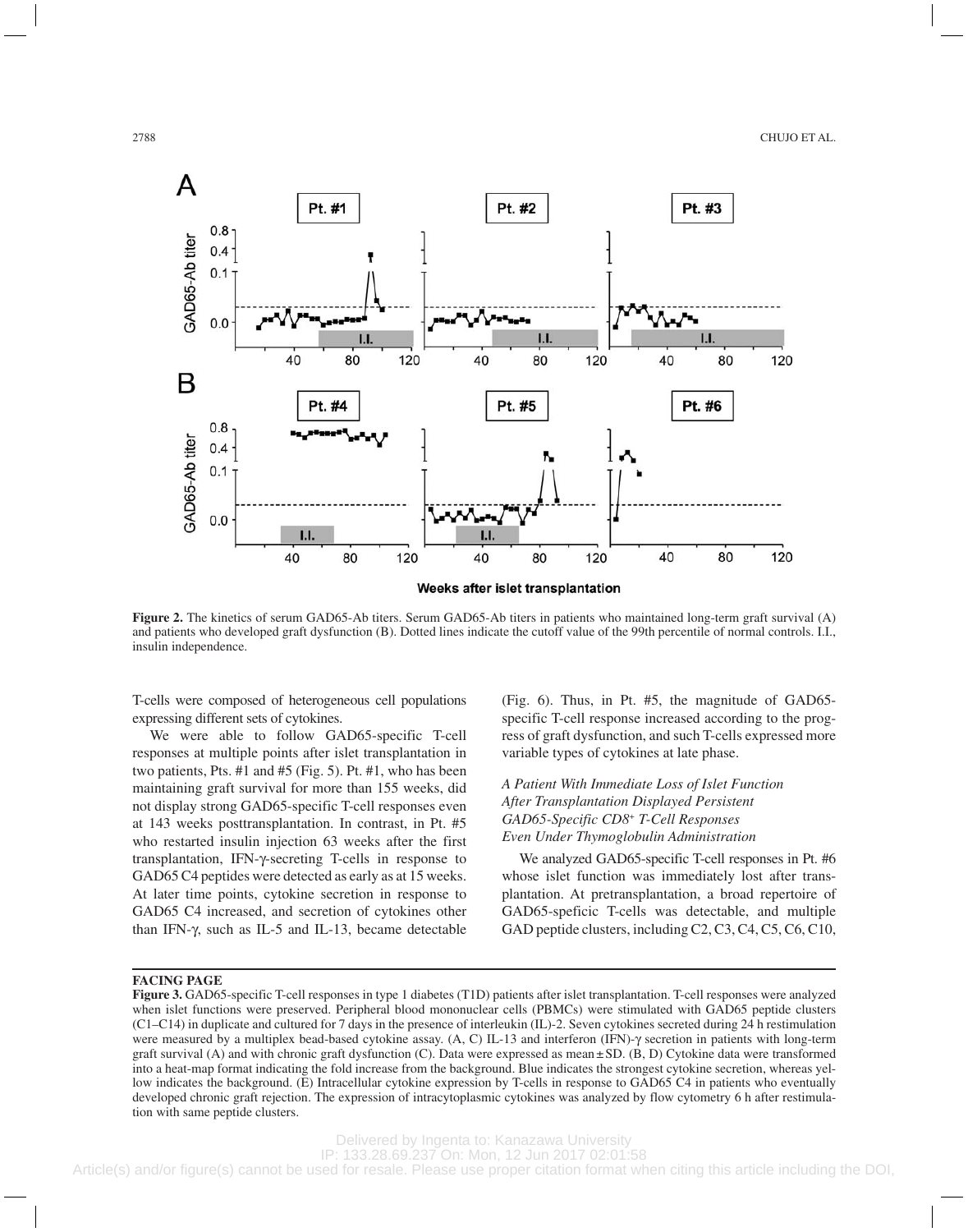

Delivered by Ingenta to: Kanazawa University

IP: 133.28.69.237 On: Mon, 12 Jun 2017 02:01:58

Article(s) and/or figure(s) cannot be used for resale. Please use proper citation format when citing this article including the DOI,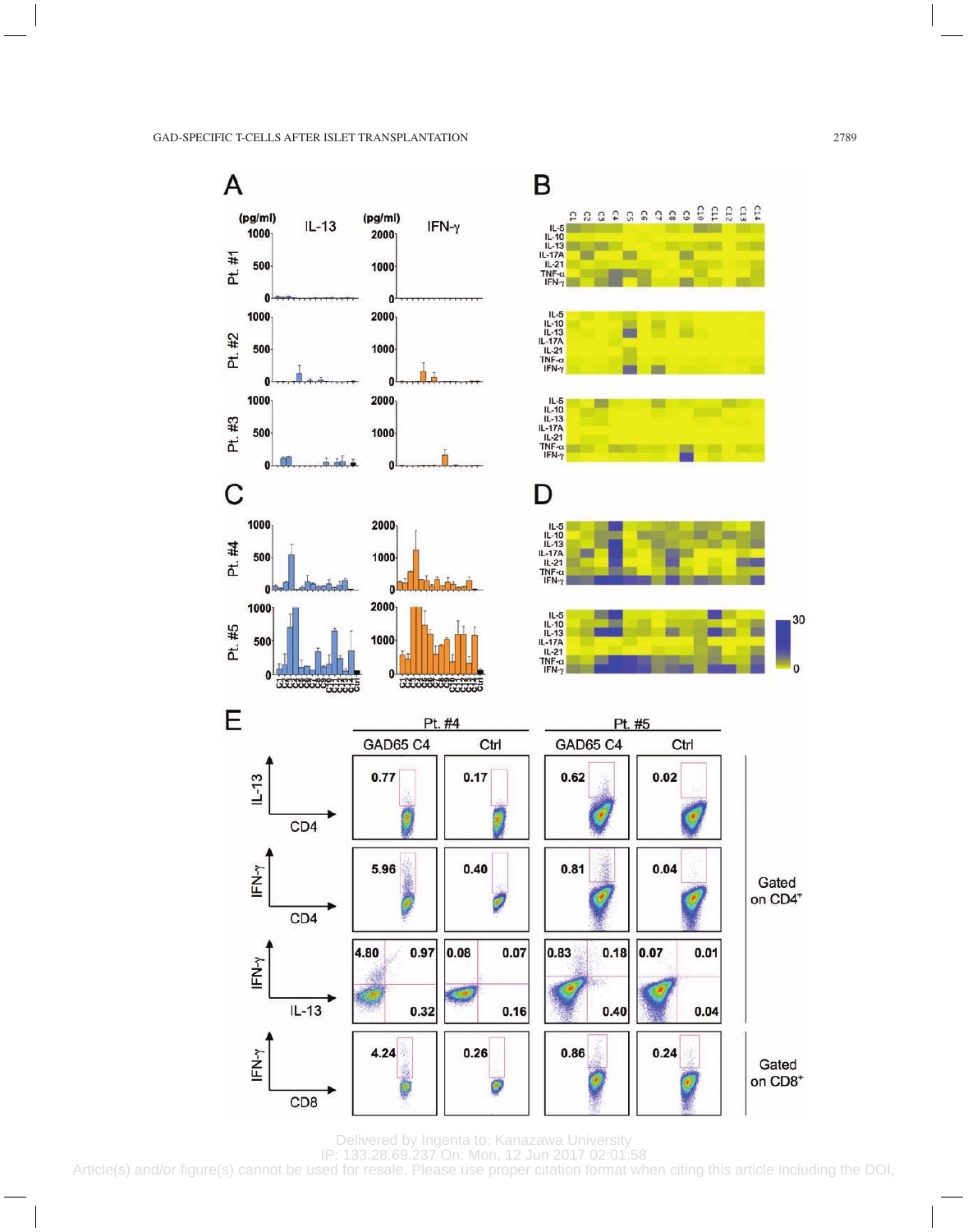

**Figure 4.** T-cell responses stimulated by staphylococcal enterotoxin B (SEB) in T1D patients after islet transplantation. PBMCs were stimulated with 0.1 µg/ml of SEB in duplicate and cultured for 7 days in the presence of IL-2. Seven cytokines secreted during 24 h restimulation were measured by a multiplex bead-based cytokine assay. Each value of IL-13 (A) and IFN- $\gamma$  (B) from duplicates in three long-term graft survival patients (open circle) and two graft dysfunction patients (closed circle) were plotted. NS, no significant difference assessed by Student's *t* test.

and C14, induced cytokine secretion by the expanded T-cells (Fig. 7A, left; B, left). The type of cytokines secreted by the expanded GAD65-specific T-cells was variable and included IL-10, IL-13, IL-17A, and IFN-g (Fig. 7A, left; B, left). Intracytoplasmic cytokine detection assay showed that GAD65-specific CD4+ T-cells included IFN-g-producing Th1 cells, IL-13-producing Th2 cells, and IL-13/IFN-g coexpressing cells. Moreover, IFN-γ-producing CD8<sup>+</sup> T-cells were also detected specific for multiple GAD65 peptides, including C3, C6, and C14 (Fig. 7B, left).

To analyze GAD65-specific T-cell responses after islet transplantation, we obtained blood sample at 4 weeks posttransplantation. As thymoglobulin was administered for induction of immunosuppression in this patient, the frequency of T-cells in blood was very low at the sampling. Therefore, we focused our assay on the five peptide clusters (C3, C4, C5, C6, and C14), which induced cytokine responses before transplantation (Fig. 7B). At 4 weeks posttransplantation, IFN-g was secreted in response to C6 (Fig. 7A, right; B, right). Intracytoplasmic cytokine detection assay revealed that IFN- $\gamma$  was expressed by mostly GAD65-specific CD8<sup>+</sup> T-cells (Fig. 7B, right). Thus, GAD65-specific CD8+

T-cells were present in this patient even when the total blood T-cell number was low.

#### **DISCUSSION**

In this study, we analyzed the breadth and type of GAD65-specific T-cell responses in T1D patients after allogeneic islet transplantation. GAD65-specific T-cells were barely detected in three of three long-term graft survivors, whereas GAD65-specific CD8+ T-cells were detected in three of three patients with acute or chronic graft dysfunction. A longitudinal analysis in a patient with chronic graft dysfunction showed an increase of the magnitude and the type of GAD65-specific T-cells during the clinical course. These results suggest that the emergence of proinflammatory T-cells specific for islet antigens is associated with chronic graft dysfunction in islet transplantation in T1D. Consistently, involvement of autoreactive immunity in chronic graft failure has also been demonstrated in mouse transplantation models of heart (29) and skin (32), as well as in human organ transplantations, including liver transplantation for autoimmune liver diseases (6,8,15,34) and whole pancreas transplantation for T1D (13,16,33). Importantly, our study showed that GAD65-specific T-cell responses became detectable when patients were still maintaining graft function and insulin independence and preceded the occurrence of chronic graft dysfunction. Therefore, analysis of islet antigen-specific T-cell repertoires might be useful to predict impending chronic graft dysfunction after islet transplantation.

Our study also suggests that GAD65-specific CD4+ T-cells emerging in chronic graft dysfunction patients are heterogeneous and composed of populations that differentially express IFN- $\gamma$  and type 2 cytokines, including IL-5 and IL-13. Given that IFN- $\gamma$  is involved in the development of T1D  $(9,25)$ , IFN- $\gamma$  likely plays a pathogenic role also in chronic graft dysfunction. In contrast, the role of type 2 cytokines in chronic graft dysfunction is unclear. A previous study shows that insulin-specific T-cell clones established from pancreatic lymph nodes of T1D patients preferentially secreted IL-13, but not IFN- $\gamma$ (14). Therefore, type 2 cytokines might also contribute to the destruction of transplanted islet grafts. On the contrary, it is possible that type 2 cytokines play an antiinflammatory role. For example, a systemic administration of recombinant IL-13 prevents the onset of diabetes in non-obese diabetic (NOD) mice (41). Furthermore, generation of IL-5-producing GAD65-specific CD4+ T-cells was shown to protect NOD mice from diabetes development (30).

Notably, IL-10-producing GAD65-specific CD4+ T-cells were not detected in any patients posttransplantation. This was not due to technical limitation in our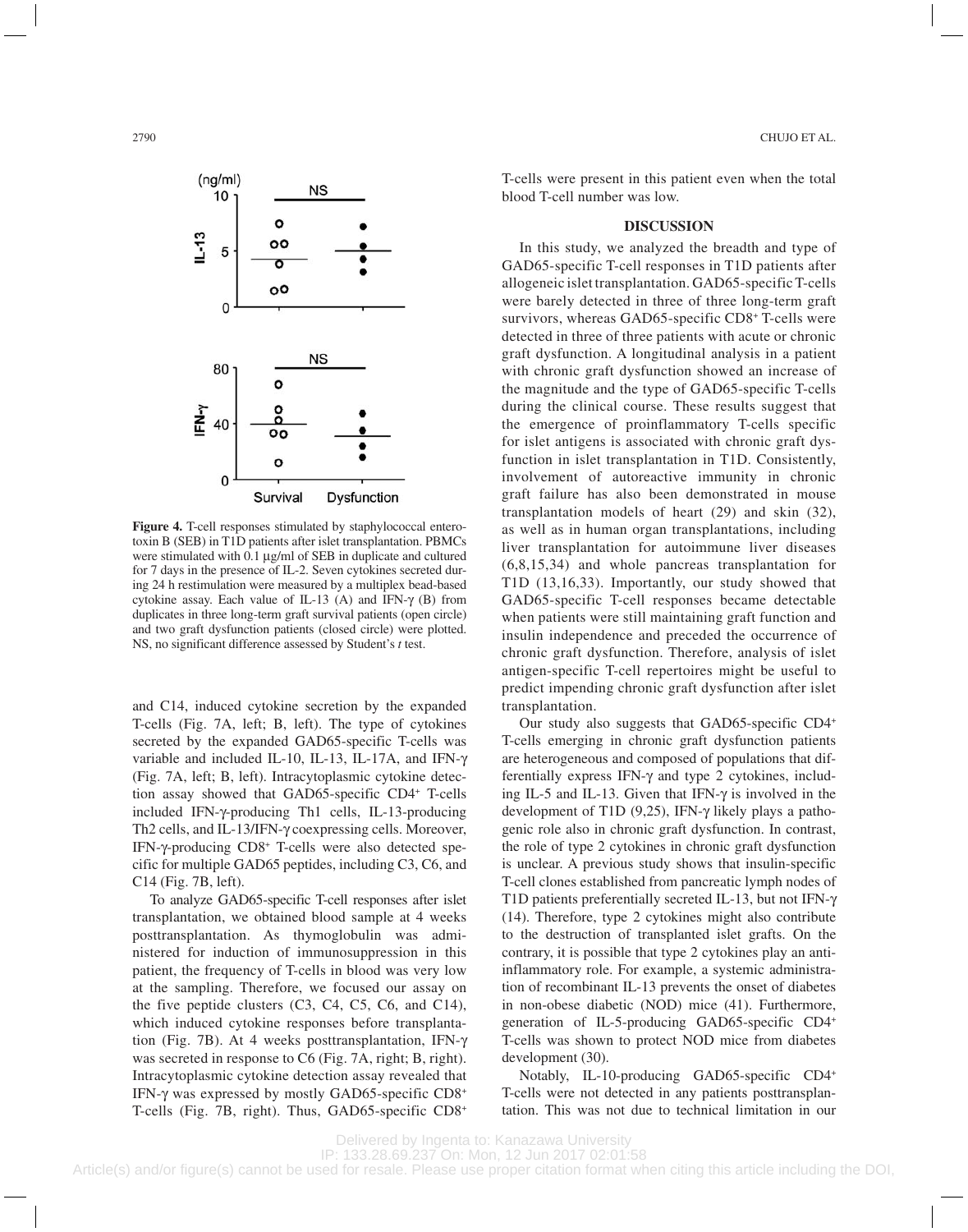

Figure 5. GAD65-specific IL-10 responses in T1D patients who maintained long-term graft survival (A), T1D patients who eventually developed chronic graft dysfunction (B), and nondiabetic healthy individuals (C). PBMCs were stimulated with GAD65 peptide clusters (C1–C14) and cultured for 7 days in the presence of IL-2. IL-10 secreted during 24 h restimulation was measured.

assays, as IL-10-producing GAD65-specific T-cells were detected in samples from healthy individuals as well as from a T1D patient (Pt. #6 at pretransplantation). While such IL-10-producing T-cells might act as regulators of proinflammatory effector T-cells (2,31), our data suggest that chronic graft dysfunction is associated more with the development of proinflammatory islet antigen-specific

T-cells rather than the failure of development of IL-10 producing regulatory T-cells.

When compared to GAD65-specific T-cell assay, the correlation between serum GAD65-Ab titers and insulin independency was not so clear-cut in our study, at least partly due to transient GAD65-Ab appearance in sera in several patients. Transient development of autoantibodies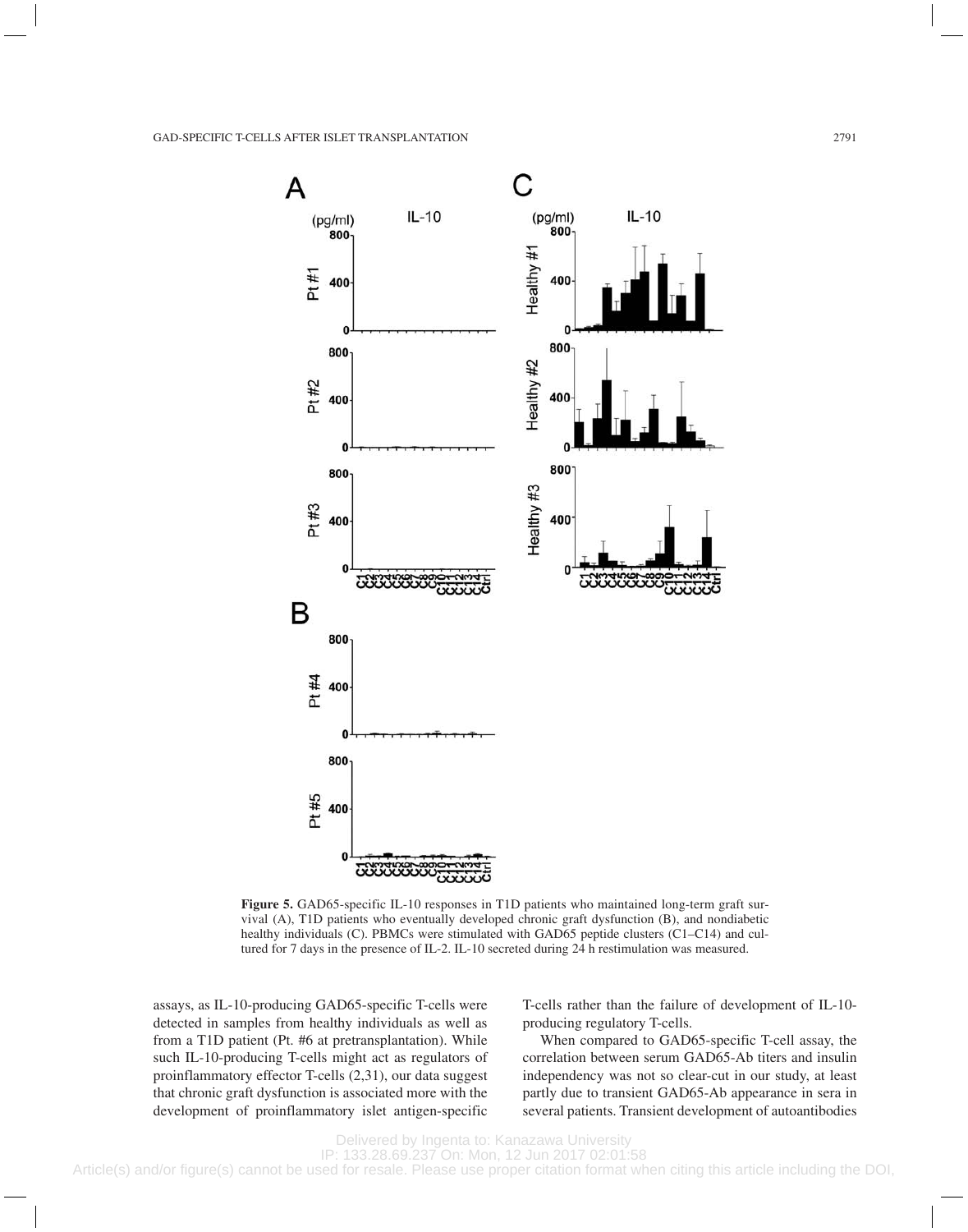

**Figure 6.** Longitudinal analysis of GAD65-specific T-cell responses. GAD65-specific T-cell responses were analyzed at different time points after transplantation by multiplex bead-based cytokine assays. Pt. #1 maintained long-term graft survival, whereas Pt. #5 developed chronic graft dysfunction at 46 weeks after the second transplantation. Fold increase of cytokine levels from the background is shown in a heat-map format. Each patient received islet transplantation twice shown by red triangles. w, weeks after the first islet transplantation.

specific for islet antigens including GAD65 is observed even in healthy subjects without association with the risk of onset of T1D (11), and the mechanism of their development is unknown. Thus, measurement of serum GAD65-Ab alone may not be sufficient to predict the clinical outcome. Measurement of multiple islet autoantibodies at multiple time points posttransplantation might provide a better biomarker in this context, as shown previously (5,12,28).

A limitation of this study was the lack of a pretransplant analysis except in one patient. Therefore, whether GAD65-specific T-cells detected posttransplantation are derived from preexisting repertoire or newly developed after transplantation is unknown. A systematic comparison regarding islet-antigen specific

T-cell repertoires between before and after transplantation should reveal their developmental mechanism after transplantation.

In conclusion, our study supports the hypothesis that development of islet antigen-specific T-cell immunity is associated with chronic islet graft dysfunction after allogeneic islet transplantation. A larger-scale study should reveal the efficiency of analysis of islet antigenspecific T-cells in the prediction of clinical outcomes. Importantly, such study might provide insights in the development of novel approach to prevent chronic islet graft dysfunction. Successful immunosuppressive therapy against these antigen-specific T-cells may prolong islet function and survival in allotransplantation for T1D recipients.

IP: 133.28.69.237 On: Mon, 12 Jun 2017 02:01:58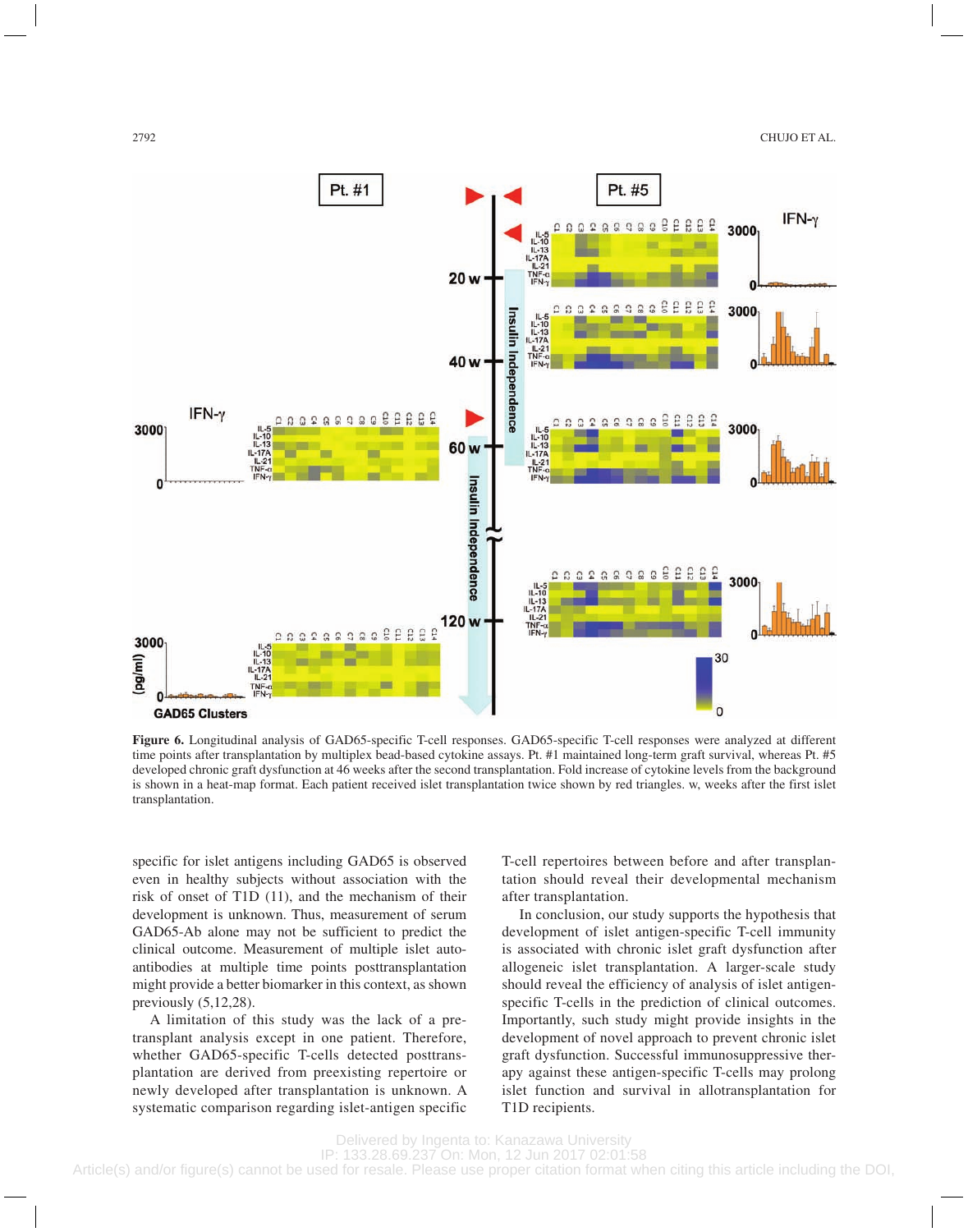

**Figure 7.** GAD65-specific T-cell responses in a patient whose islet function was immediately lost after transplantation. T-cell responses were analyzed before and 4 weeks after islet transplantation. Carboxyfluorescein succinimidyl ester (CFSE)-labeled PBMCs were stimulated with GAD65 peptide clusters (C1–C14) in duplicate and cultured for 7 days in the presence of IL-2. Seven cytokines secreted during 24 h restimulation were measured. IL-13 and IFN- $\gamma$  responses before and 4 weeks after islet transplantation are shown in (A). Data were expressed as mean±SD. Fold increase of cytokine levels from the background is shown in a heat-map format (B, top). The expression of intracytoplasmic cytokines was analyzed by flow cytometry 6 h after restimulation with same peptide clusters (B, bottom). Gated to CFSE-negative (thus proliferating) CD4<sup>+</sup> or CD8<sup>+</sup> T-cell populations.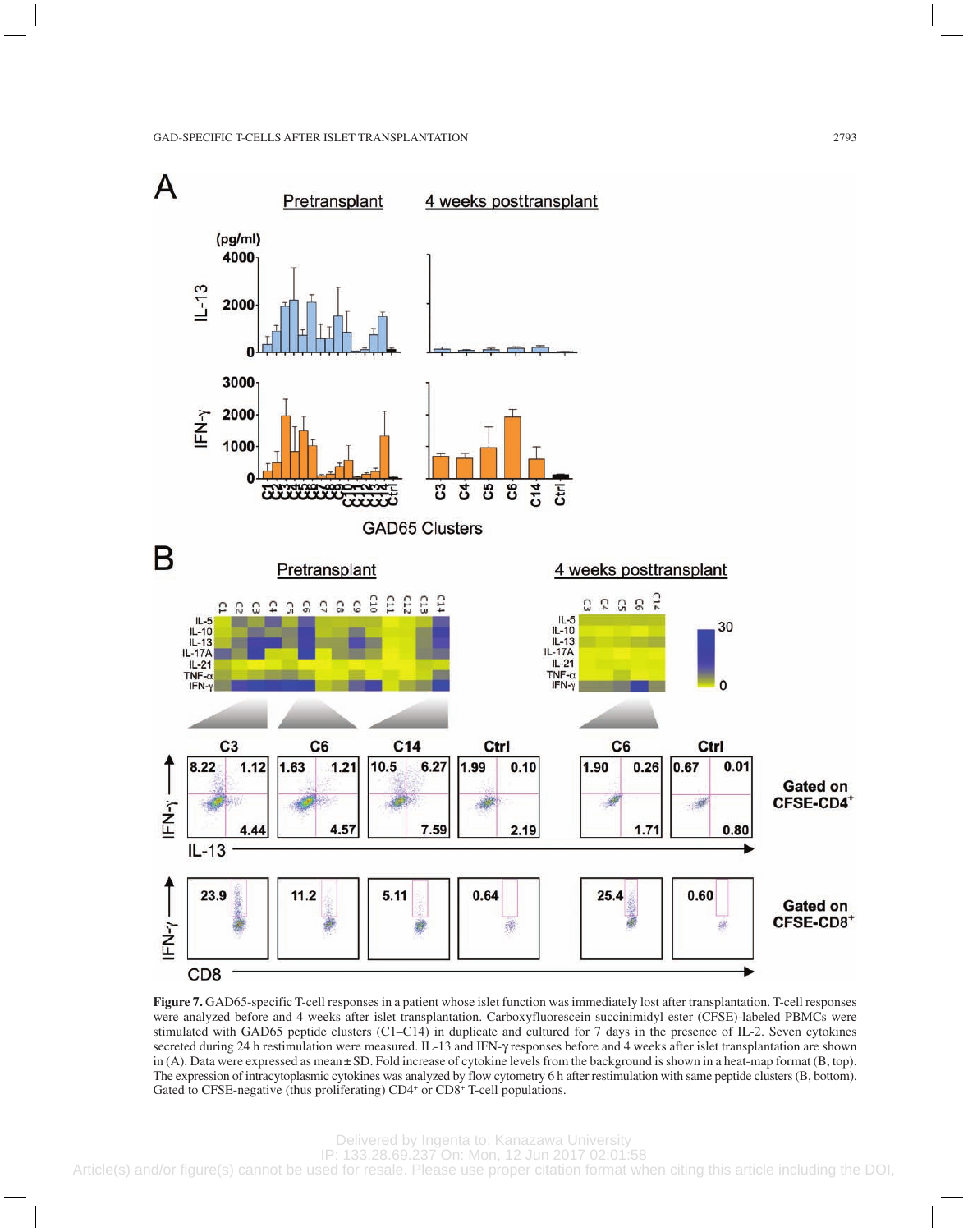*ACKNOWLEDGMENTS: This research was supported by the proceedings of the W.W. Caruth, Jr., Chair for Organ Transplantation Immunology and All Saints Health Foundation. While we fully acknowledge Dr. Matsumoto's contributions and tremendous expertise in this field, and while we in no way want to diminish his accomplishments, this work was conceived, executed, and disseminated by the Baylor Research Institute, and any further communication about this work should be directed to the Institute and its current members and not past members. The authors declare no conflicts of interest.* 

#### **REFERENCES**

- 1. Alejandro, R.; Barton, F. B.; Hering, B. J.; Wease, S. Collaborative Islet Transplant Investigators. 2008 Update from the collaborative islet transplant registry. Transplantation 86:1783–1788; 2008.
- 2. Arif, S.; Tree. T. I.; Astill, T. P.; Tremble, J. M.; Bishop, A.J.; Dayan, C. M.; Roep, B. O.; Peakman, M. Autoreactive T-cell responses show proinflammatory polarization in diabetes but a regulatory phenotype in health. J. Clin. Invest. 113:451–463; 2004.
- 3. Atkinson, M. A.; Eisenbarth, G. S. Type 1 diabetes: New perspectives on disease pathogenesis and treatment. Lancet 358:221–229; 2001.
- 4. Baekkeskov, S.; Aanstoot, H. J.; Christgau, S.; Reetz, A.; Solimena, M.; Cascalho, M.; Folli, F.; Richter-Olesen, H.; De Camilli, P. Identification of the 64K autoantigen in insulindependent diabetes as the GABA-synthesizing enzyme glutamic acid decarboxylase. Nature 347:151–156; 1990.
- 5. Bosi, E.; Braghi, S.; Maffi, P.; Scirpoli, M.; Bertuzzi, F.; Pozza, G.; Secchi, A.; Bonifacio, E. Autoantibody response to islet transplantation in type 1 diabetes. Diabetes 50: 2464–2471; 2001.
- 6. Czaja, A. J. Autoimmune hepatitis after liver transplantation and other lessons of self-intolerance. Liver Transpl. 8:505–513; 2002.
- 7. Di Lorenzo, T. P.; Peakman, M.; Roep, B. O. Translational mini-review series on type 1 diabetes: Systematic analysis of T-cell epitopes in autoimmune diabetes. Clin. Exp. Immunol. 148:1–16; 2007.
- 8. Duclos-Vallee, J. C.; Sebagh, M. Recurrence of autoimmune disease, primary sclerosing cholangitis, primary biliary cirrhosis, and autoimmune hepatitis after liver transplantation. Liver Transpl. 15:S25–34; 2009.
- 9. Eizirik, D. L.; Colli, M. L.; Ortis, F. The role of inflammation in insulitis and beta-cell loss in type 1 diabetes. Nat. Rev. Endocrinol. 5:219–226; 2009.
- 10. Gianani, R.; Eisenbarth, G. S. The stages of type 1A diabetes: 2005. Immunol. Rev. 204:232–249; 2005.
- 11. Gullstrand, C.; Wahlberg, J.; Ilonen, J.; Vaarala, O.; Ludvigsson, J. Progression to type 1 diabetes and autoantibody positivity in relation to HLA-risk genotypes in children participating in the ABIS study. Pediatr. Diabetes 9:182–190; 2008.
- 12. Huurman, V. A.; Hilbrands, R.; Pinkse, G. G.; Gillard, P.; Duinkerken, G.; van de Linde, P.; van der Meer-Prins, P. M.; Versteeg-van der Voort Maarschalk, M. F.; Verbeeck, K.; Alizadeh, B. Z.; Mathieu, C.; Gorus, F. K.; Roelen, D. L.; Claas, F. H.; Keymeulen, B.; Pipeleers, D. G.; Roep, B. O. Cellular islet autoimmunity associates with clinical outcome of isleT-cell transplantation. PLoS One 3:e2435, 2008.
- 13. Ishida-Oku, M.; Iwase, M.; Sugitani, A.; Masutani, K.; Kitada, H.; Tanaka, M.; Iida, M. A case of recurrent type 1 diabetes mellitus with insulitis of transplanted pancreas in simultaneous pancreas–kidney transplantation from cardiac death donor. Diabetologia 53:341–345; 2010.
- 14. Kent, S. C.; Chen, Y.; Bregoli, L.; Clemmings, S. M.; Kenyon, N. S.; Ricordi, C.; Hering, B. J.; Hafler, D. A. Expanded T-cells from pancreatic lymph nodes of type 1 diabetic subjects recognize an insulin epitope. Nature 435:224–228; 2005.
- 15. Kerkar, N.; Hadzić, N.; Davies, E. T.; Portmann, B.; Donaldson, P. T.; Rela, M.; Heaton, N. D.; Vergani, D.; Mieli-Vergani, G. De-novo autoimmune hepatitis after liver transplantation. Lancet 351:409–413; 1998.
- 16. Laughlin, E.; Burke, G.; Pugliese, A.; Falk, B.; Nepom, G. Recurrence of autoreactive antigen-specific CD4+ T-cells in autoimmune diabetes after pancreas transplantation. Clin. Immunol. 128:23–30; 2008.
- 17. Mallone, R.; Kochik, S. A.; Laughlin, E. M.; Gersuk, V. H.; Reijonen, H.; Kwok, W. W.; Nepom, G. T. Differential recognition and activation thresholds in human autoreactive GAD-specific T-cells. Diabetes 53:971–977; 2004.
- 18. Matsumoto, S.; Noguchi, H.; Hatanaka, N.; Shimoda, M.; Kobayashi, N.; Jackson, A.; Onaca, N.; Naziruddin, B.; Levy, M. F. SUITO index for evaluation of efficacy of single donor islet transplantation. Cell Transplant. 18:557–562; 2009.
- 19. Matsumoto, S.; Noguichi, H.; Shimoda, M.; Ikemoto, T.; Naziruddin, B.; Jackson, A.; Tamura, Y.; Olson, G.; Fujita, Y.; Chujo, D.; Takita, M.; Kobayashi, N.; Onaca, N.; Levy, M. Seven consecutive successful clinical islet isolations with pancreatic ductal injection. Cell Transplant. 19:291–297; 2010.
- 20. Matsumoto, S.; Takita, M.; Chaussabel, D.; Noguchi, H.; Shimoda, M.; Sugimoto, K.; Itoh, T.; Chujo, D.; SoRelle, J.; Onaca, N.; Naziruddin, B.; Levy, M. F. Improving efficacy of clinical islet transplantation with iodixanol based islet purification, thymoglobulin induction and blockage of IL-1 beta and TNF-alpha. Cell Transplant. 20:1641–1647; 2011.
- 21. Matsumoto, S.; Yamada, Y.; Okitsu, T.; Iwanaga, Y.; Noguchi, H.; Nagata, H.; Yonekawa, Y.; Nakai, Y.; Ueda, M.; Ishii, A.; Yabunaka, E.; Tanaka, K. Simple evaluation of engraftment by secretory unit of islet transplant objects (SUITO) for living donor and cadaveric donor fresh or cultured islet transplantation. Transplant. Proc. 37:3435–3437; 2005.
- 22. Pinkse, G. G.; Tysma, O. H.; Bergen, C. A.; Kester, M. G.; Ossendorp, F.; van Veelen, P. A.; Keymeulen, B.; Pipeleers, D.; Drijfhout, J. W.; Roep, B. O. Autoreactive CD8 T-cells associated with beta cell destruction in type 1 diabetes. Proc. Natl. Acad. Sci. USA 102:18425–18430; 2005.
- 23. Reijonen, H.; Novak, E. J.; Kochik, S.; Heninger, A.; Liu, A. W.; Kwok, W. W.; Nepom, G. T. Detection of GAD65 specific T-cells by major histocompatibility complex class II tetramers in type 1 diabetic patients and at-risk subjects. Diabetes 51:1375–1382; 2002.
- 24. Roep, B. O. T-cell responses to autoantigens in IDDM. The search for Holy Grail. Diabetes 45:1147–1156; 1996.
- 25. Roep, B. O. The role of T-cells in the pathogenesis of type 1 diabetes: From cause to cure. Diabetologia 46:305– 321; 2003.
- 26. Roep, B. O.; Stobbe, I.; Duinkerken, G.; van Rood, J. J.; Lernmark, A.; Keymeulen, B.; Pipeleers, D.; Claas, F. H.; de Vries, R. R. Auto- and alloimmune reactivity to human islet allografts transplanted into type 1 diabetic patients. Diabetes 48:484–490; 1999.

Article(s) and/or figure(s) cannot be used for resale. Please use proper citation format when citing this article including the DOI,